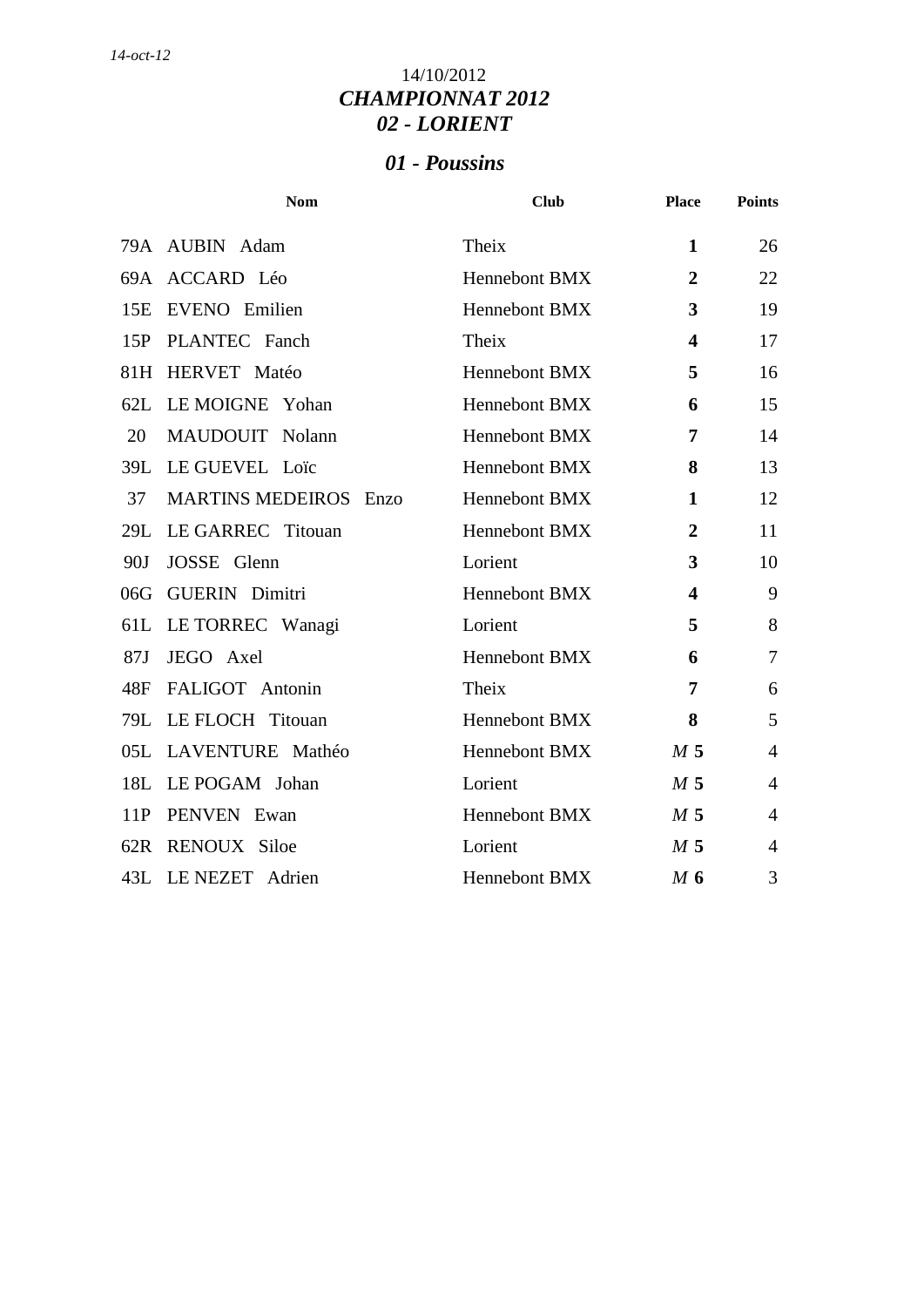# *02 - Pupilles*

|     | <b>Nom</b>                           | <b>Club</b>   | <b>Place</b>            | <b>Points</b>   |
|-----|--------------------------------------|---------------|-------------------------|-----------------|
|     | 30G GUIGO Merlin                     | Hennebont BMX | 1                       | 26              |
| 33J | JACK Peter                           | Lorient       | $\overline{2}$          | 22              |
|     | 50L LE CALVE Théo                    | Theix         | $\mathbf{3}$            | 19              |
|     | 63G GALIC Lenny                      | Hennebont BMX | $\overline{\mathbf{4}}$ | 17              |
|     | 43H HENRIO Maxence                   | Theix         | 5                       | 16              |
|     | 80C CANALE Evan                      | Hennebont BMX | 6                       | 15              |
|     | 67B BARON Mathis                     | Hennebont BMX | 7                       | 14              |
|     | 16N NICOL Tom                        | Theix         | 8                       | 13              |
|     | 41C CHANDAVOINE Louis                | Lorient       | $\mathbf{1}$            | 12              |
|     | 15L LE GUEVEL Maël                   | Hennebont BMX | $\overline{2}$          | 11              |
|     | 27L LE GALL Tanguy                   | Hennebont BMX | $\mathbf{3}$            | 10              |
|     | 88G GOUANVIC Evan                    | Hennebont BMX | 4                       | 9               |
|     | 54P PILARD Lou <sup>*</sup>          | Theix         | 5                       | 8               |
|     | 54B BERNARD Antoine                  | Hennebont BMX | 6                       | $\overline{7}$  |
|     | 10H HOUEIX Jérémy                    | Lorient       | 7                       | 6               |
| 96J | <b>JOSSE</b> Jason                   | Lorient       | 8                       | $5\overline{)}$ |
|     | 55B BEDARD Kilian                    | Hennebont BMX | M <sub>5</sub>          | $\overline{4}$  |
|     | 53C CADORET Nathan                   | Theix         | M <sub>5</sub>          | $\overline{4}$  |
|     | 21L LILIEN Marlay                    | Lorient       | M <sub>5</sub>          | $\overline{4}$  |
|     | 94N NICOLAS Orleen *                 | Hennebont BMX | M <sub>5</sub>          | $\overline{4}$  |
| 75J | JEGOUZO Oscar                        | Hennebont BMX | M 6                     | 3               |
| 09  | <b>MARTIN</b> Elouann                | Hennebont BMX | $M_{\odot}$             | 3               |
|     | 97P PLUMER Antoine                   | Lorient       | $M_{6}$                 | 3               |
|     | 01Q QUEFFELEC Mathis                 | Lorient       | $M_{\odot}$             | 3               |
|     | 61L LE BLEVENEC Stérenn <sup>*</sup> | Theix         | M <sub>7</sub>          | $\overline{2}$  |
| 09  | <b>MORIN</b> Julian                  | Lorient       | M <sub>7</sub>          | 2               |
|     | 57S SPYSSCHAERT Corentin             | Hennebont BMX | M <sub>7</sub>          | $\overline{2}$  |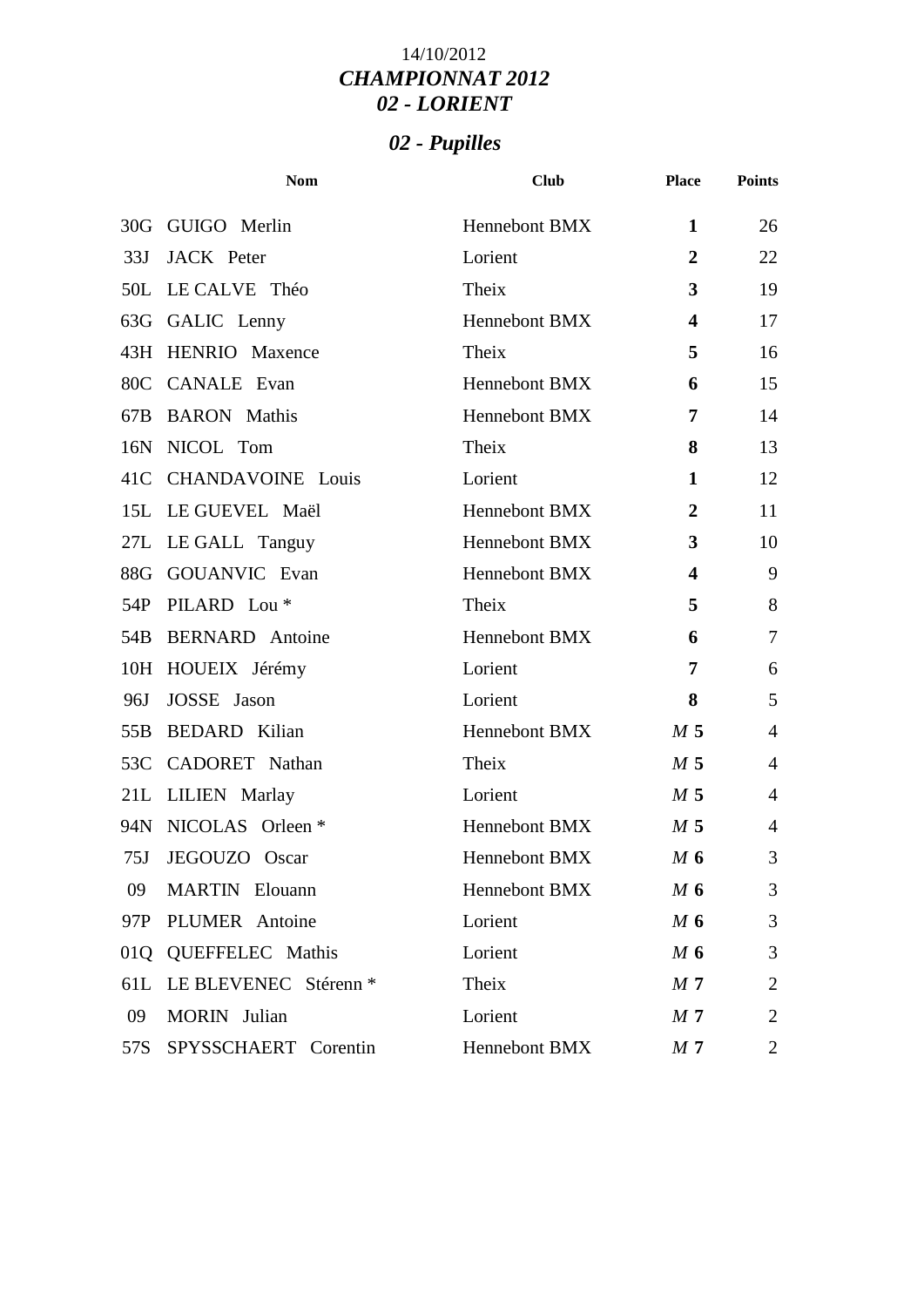# *02 - Pupilles*

| <b>Nom</b>              | <b>Club</b>          | <b>Place</b> | <b>Points</b>               |
|-------------------------|----------------------|--------------|-----------------------------|
| 93S STRACQUADAWIO Brice | Theix                | M 7          | $\mathcal{D}_{\mathcal{L}}$ |
| 10C CHAPEL Enzo         | <b>Hennebont BMX</b> | M 8          |                             |
| 26D DHOLLANDE Mathys    | Lorient              | $M\,8$       |                             |
| 13G GOKTEPE Oktay       | Lorient              | $M\,8$       |                             |
| 83P PATEYRON Mattao     | Lorient              | $M\,8$       |                             |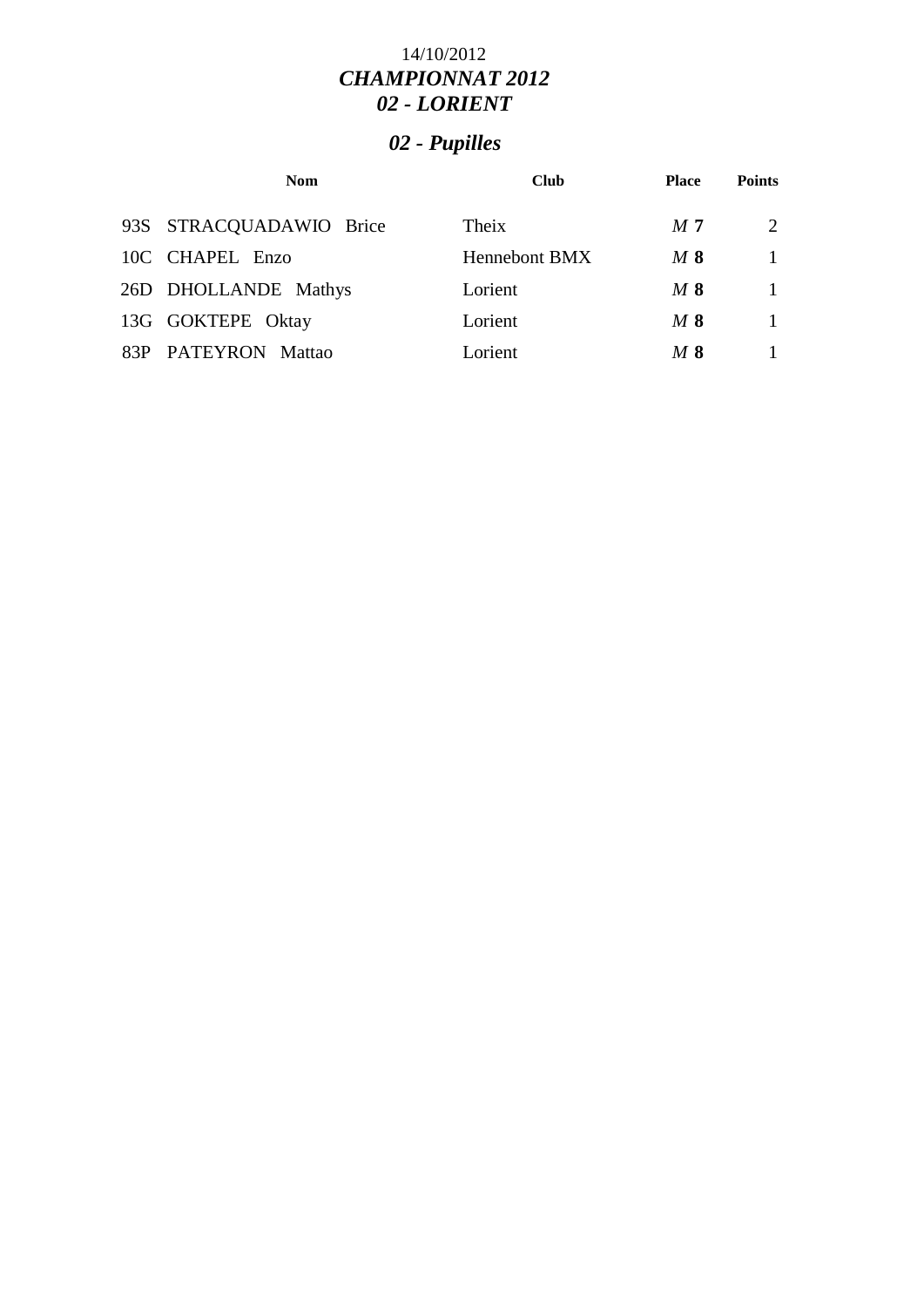# *05 - Benjamins*

|     | <b>Nom</b>                 | <b>Club</b>          | <b>Place</b>            | <b>Points</b>  |
|-----|----------------------------|----------------------|-------------------------|----------------|
|     | 40L LAURANCE Axel          | Hennebont BMX        | $\mathbf{1}$            | 26             |
| 25E | EVENO Pierrick             | Hennebont BMX        | $\overline{2}$          | 22             |
| 33S | SANCHEZ Théo               | Hennebont BMX        | 3                       | 19             |
| 71T | THOMAS Léo                 | Theix                | $\overline{\mathbf{4}}$ | 17             |
| 82  | <b>MABIRE</b> Antoine      | Hennebont BMX        | 5                       | 16             |
| 96Q | QUERO Kévin                | Lorient              | 6                       | 15             |
| 81L | LE GALLIC Tristan          | Hennebont BMX        | 7                       | 14             |
| 69J | JACK Alix                  | Lorient              | 8                       | 13             |
| 49C | CHAPEL Charly              | Theix                | $\mathbf{1}$            | 12             |
| 87I | <b>IKEN</b> Bastien        | Hennebont BMX        | $\overline{2}$          | 11             |
| 39L | LE GOUSSE Matthieu         | Lorient              | 3                       | 10             |
| 55L | LE POGAM Ewen              | Lorient              | $\overline{\mathbf{4}}$ | 9              |
| 70C | <b>CORDEROCH Mathias</b>   | Hennebont BMX        | 5                       | 8              |
| 55T | THOMAS Swann               | Theix                | 6                       | $\overline{7}$ |
| 30B | BOUKROUBA LE MEITOUR Karim |                      | Theix                   | 76             |
| 05L | LE DOUSSAL Benjamin        | Lorient              | 8                       | 5              |
| 85J | <b>JOSSE</b> Elouan        | Lorient              | M <sub>5</sub>          | $\overline{4}$ |
| 05L | LE BEUVE Marin             | Lorient              | M <sub>5</sub>          | $\overline{4}$ |
| 91L | LE PEUTREC Josselin        | Hennebont BMX        | M <sub>5</sub>          | 4              |
|     | 32R ROBINET Estéban        | Hennebont BMX        | $M_{\odot}$             | 3              |
| 30S | SAUBOIS Clément            | Hennebont BMX        | $M_{\odot}$             | 3              |
|     | 01U UNTERREINER Quentin    | <b>Hennebont BMX</b> | $M_{\odot}$             | 3              |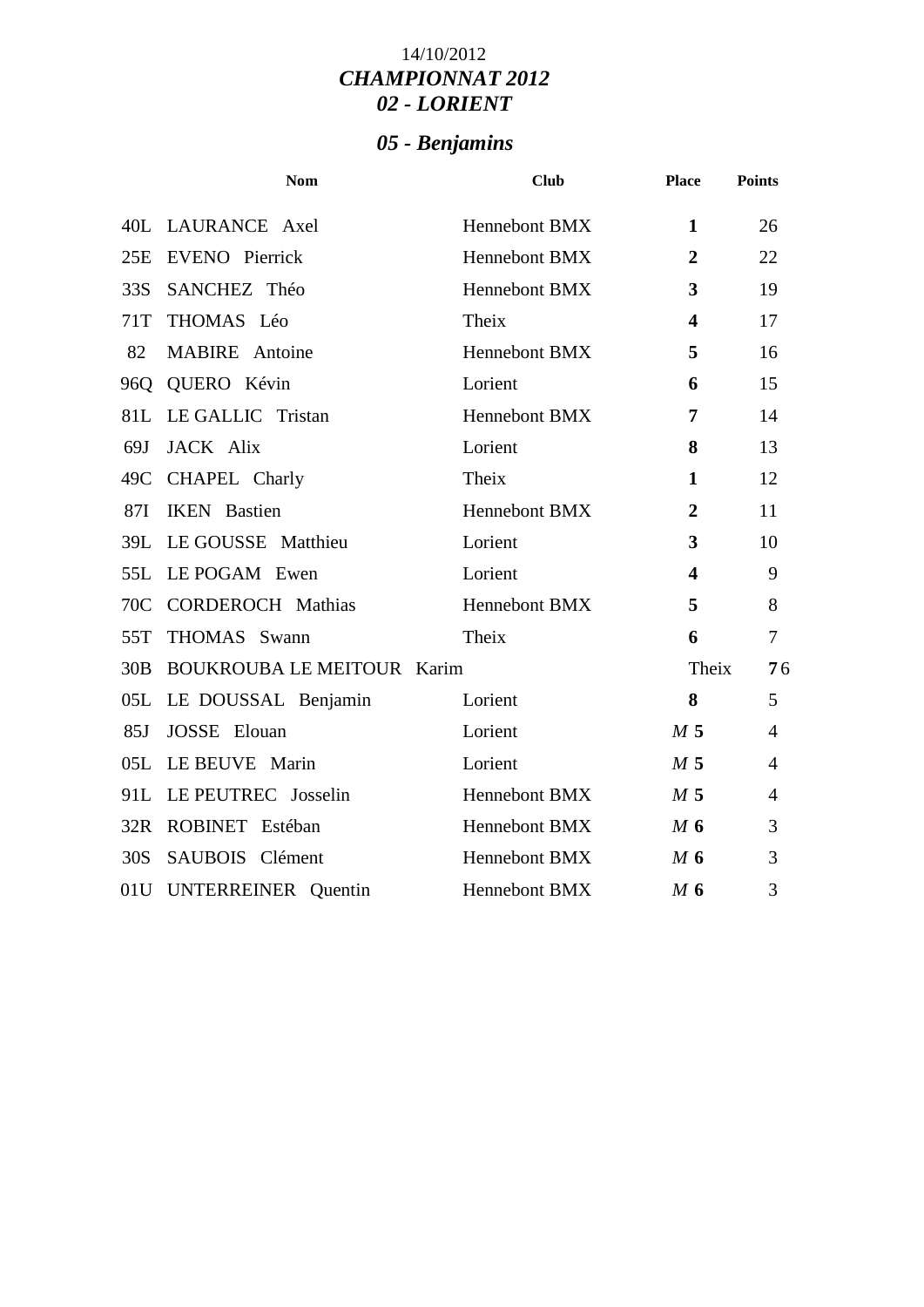## *06 - Prélicenciés*

|     | <b>Nom</b>              | <b>Club</b>          | <b>Place</b>   | <b>Points</b> |
|-----|-------------------------|----------------------|----------------|---------------|
|     | 76L LIEURY Mathis       | Lorient              | M <sub>1</sub> | 12            |
|     | 80L LE GUENNEC Mathéo   | <b>Hennebont BMX</b> | M <sub>2</sub> | 8             |
|     | 19C CADORET<br>Lenny    | Theix                | M 3            | 5             |
|     | 50A AZOUZ Marwan        | Theix                | $M\,4$         | 3             |
|     | 71G GAY SAIS Joseph     | <b>Hennebont BMX</b> | M 5            | 2             |
| 22J | <b>JUBIN</b><br>Clément | Theix                | M 6            |               |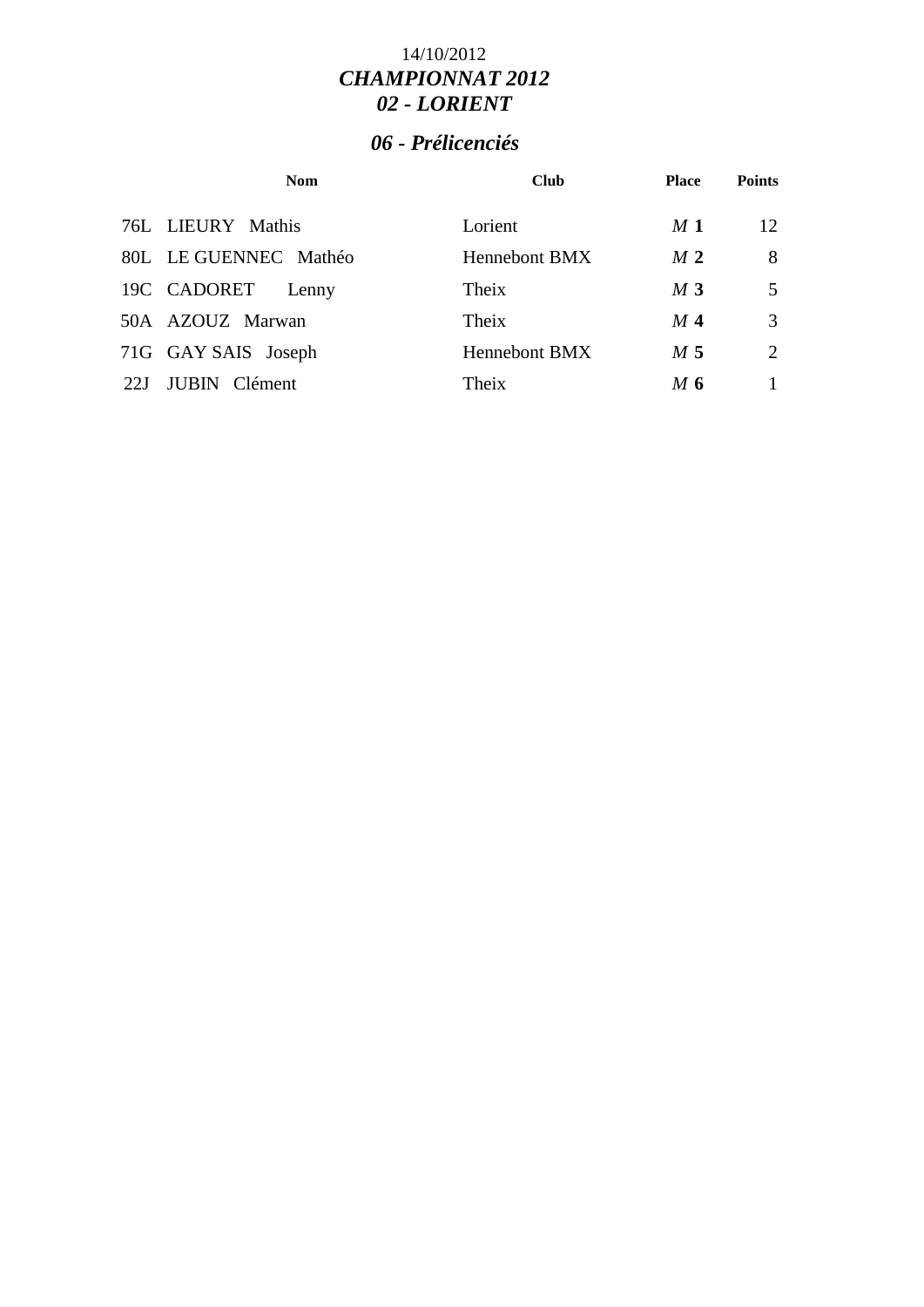## *07 - Minimes*

|     | <b>Nom</b>               | <b>Club</b>   | <b>Place</b>            | <b>Points</b>  |
|-----|--------------------------|---------------|-------------------------|----------------|
| 09S | SANCHEZ Hugo             | Hennebont BMX | 1                       | 26             |
| 53C | CHAPEL Kévin             | Theix         | $\overline{2}$          | 22             |
| 58  | <b>MERIAN</b> Thomas     | Theix         | 3                       | 19             |
|     | 65G GUEGAN Enzo          | Hennebont BMX | $\overline{\mathbf{4}}$ | 17             |
| 42T | TEISSEIRE Clément        | Hennebont BMX | 5                       | 16             |
| 73C | <b>CERNESSON Clément</b> | Theix         | 6                       | 15             |
| 21  | <b>MALARDE</b> Lucas     | Hennebont BMX | 7                       | 14             |
|     | 69L LE CALVARRE Théo     | Lorient       | 8                       | 13             |
|     | 79E EVENO Dylan          | Theix         | $\mathbf{1}$            | 12             |
| 08  | MOUCHET Alex             | Hennebont BMX | $\overline{2}$          | 11             |
|     | 19A AUBERT Hugues        | Hennebont BMX | $\overline{3}$          | 10             |
| 10T | <b>TROCHET</b> Antoine   | Theix         | $\overline{\mathbf{4}}$ | 9              |
|     | 03L LE TORREC Tosey      | Lorient       | 5                       | 8              |
|     | 76C CONAN Hugo           | Hennebont BMX | 6                       | 7              |
|     | 03D DUCHATEAU Thomas     | Theix         | 7                       | 6              |
| 22P | PEUVREL Pierre           | Lorient       | 8                       | 5              |
|     | 86A AZOUZ Ryad           | Theix         | M <sub>5</sub>          | $\overline{4}$ |
|     | 74G GAUVIN Lucas         | Hennebont BMX | M <sub>5</sub>          | 4              |
|     | 45L LE TOUZE Edern       | Lorient       | M <sub>5</sub>          | $\overline{4}$ |
|     | 63K KADDOURI Victor      | Hennebont BMX | $M_{\odot}$             | 3              |
|     | 26T TRAVERS Mathilde *   | Theix         | $M_{\odot}$             | 3              |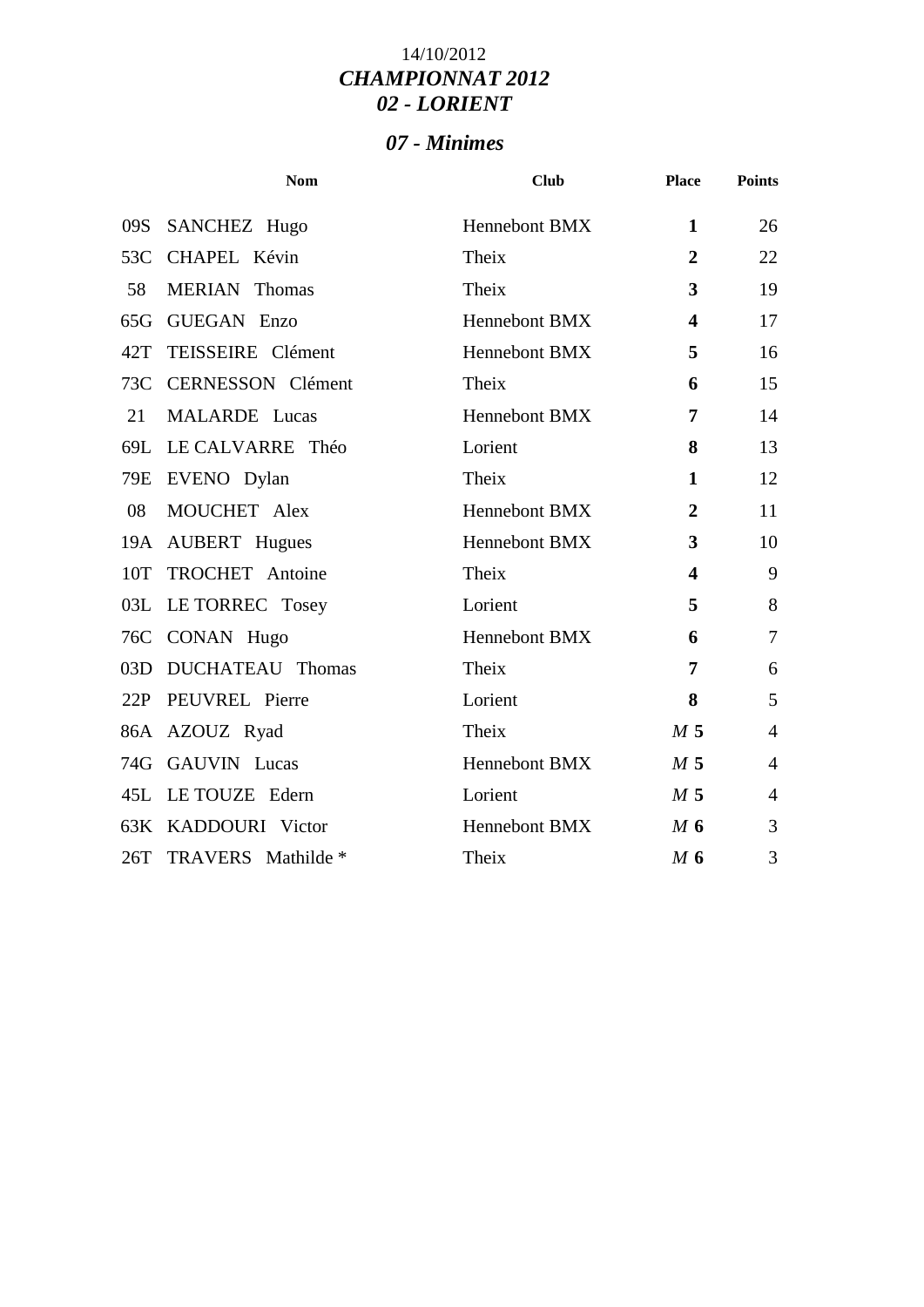## *08 - 40 ans et +*

|     | <b>Nom</b>                 | <b>Club</b>          | <b>Place</b>   | <b>Points</b>  |
|-----|----------------------------|----------------------|----------------|----------------|
|     | 73C CADORET Arnaud 30/39   | Theix                | M <sub>1</sub> | 13             |
|     | 10C CADORET David 30/39    | Theix                | M <sub>2</sub> | 9              |
|     | <b>68L LAURANCE Franck</b> | Hennebont BMX        | M <sub>3</sub> | 6              |
|     | 46G GUIGO Luc              | Hennebont BMX        | $M\,4$         | $\overline{4}$ |
| 97I | <b>IKEN</b> Nicolas        | <b>Hennebont BMX</b> | M 5            | 3              |
| 48T | <b>THOMAS</b> Patrick      | <b>Theix</b>         | M 6            | 2              |
| 70D | DUVAL Césaire              | Lorient              | M 7            |                |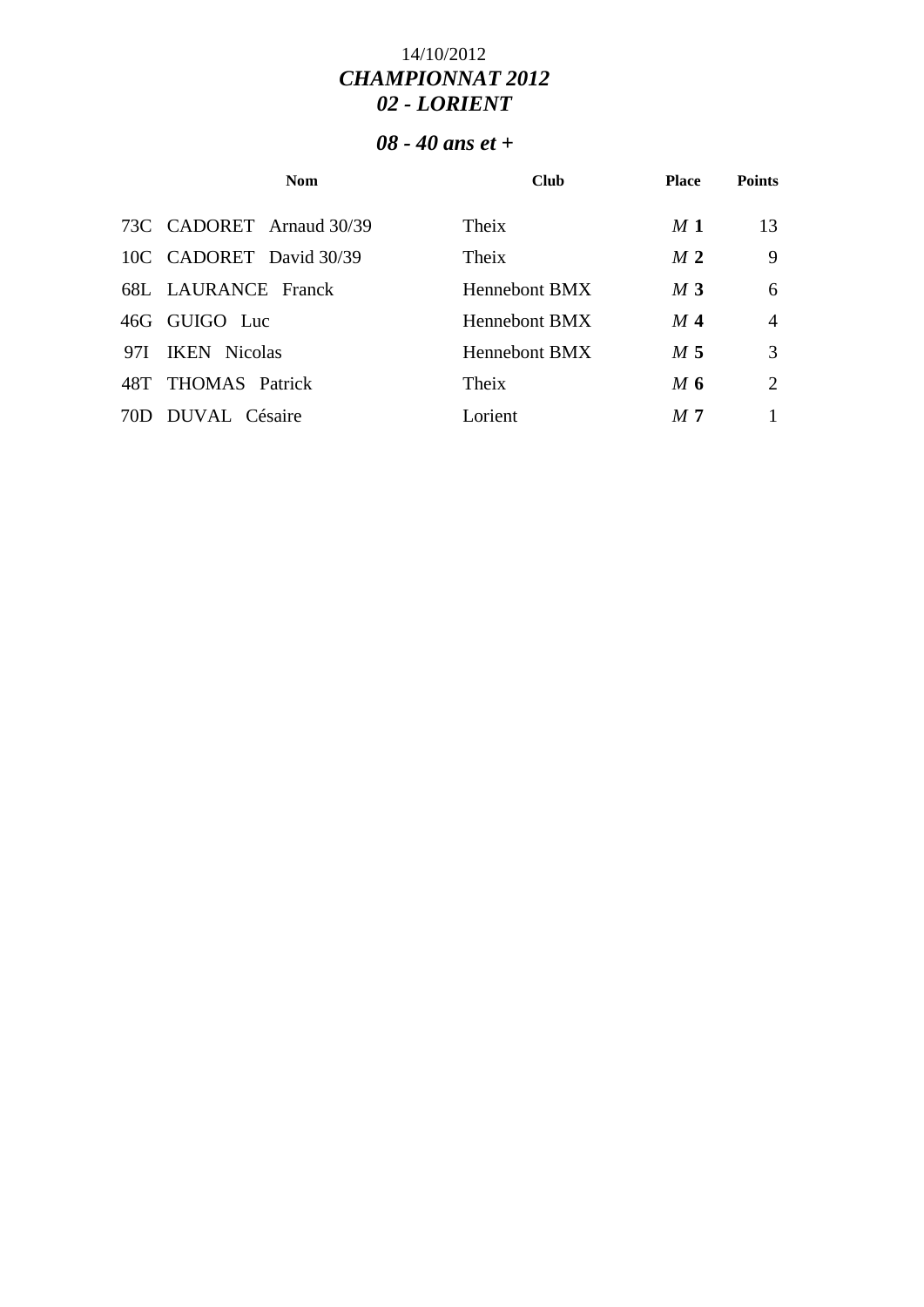## *10 - Cadets*

| <b>Nom</b>             | <b>Club</b>          | <b>Place</b>   | <b>Points</b>  |
|------------------------|----------------------|----------------|----------------|
| 23L LE TRUDET Dylan    | <b>Hennebont BMX</b> | 1              | 22             |
| 39L LE GALLES Ludovic  | Lorient              | $\mathbf{2}$   | 18             |
| 105 EVENO Thibault     | <b>BMX COTTBUS</b>   | 3              | 15             |
| 86P PAULAY Alexandre   | Theix                | 4              | 13             |
| 64C CHARMONT Félix     | Theix                | 5              | 12             |
| 13L LE BLIMEAU Alan    | Hennebont BMX        | 6              | 11             |
| 31H HOUEIX Kevin       | Lorient              | 7              | 10             |
| 45A ACCARD Johan       | <b>Hennebont BMX</b> | 8              | 9              |
| 01P PAUL Romain        | <b>Hennebont BMX</b> | 1              | 8              |
| 71L LIDURIN Johan      | <b>Hennebont BMX</b> | $\overline{2}$ | $\overline{7}$ |
| 09L LE ZALLIC MARCHAUD | <b>Hennebont BMX</b> | 3              | 6              |